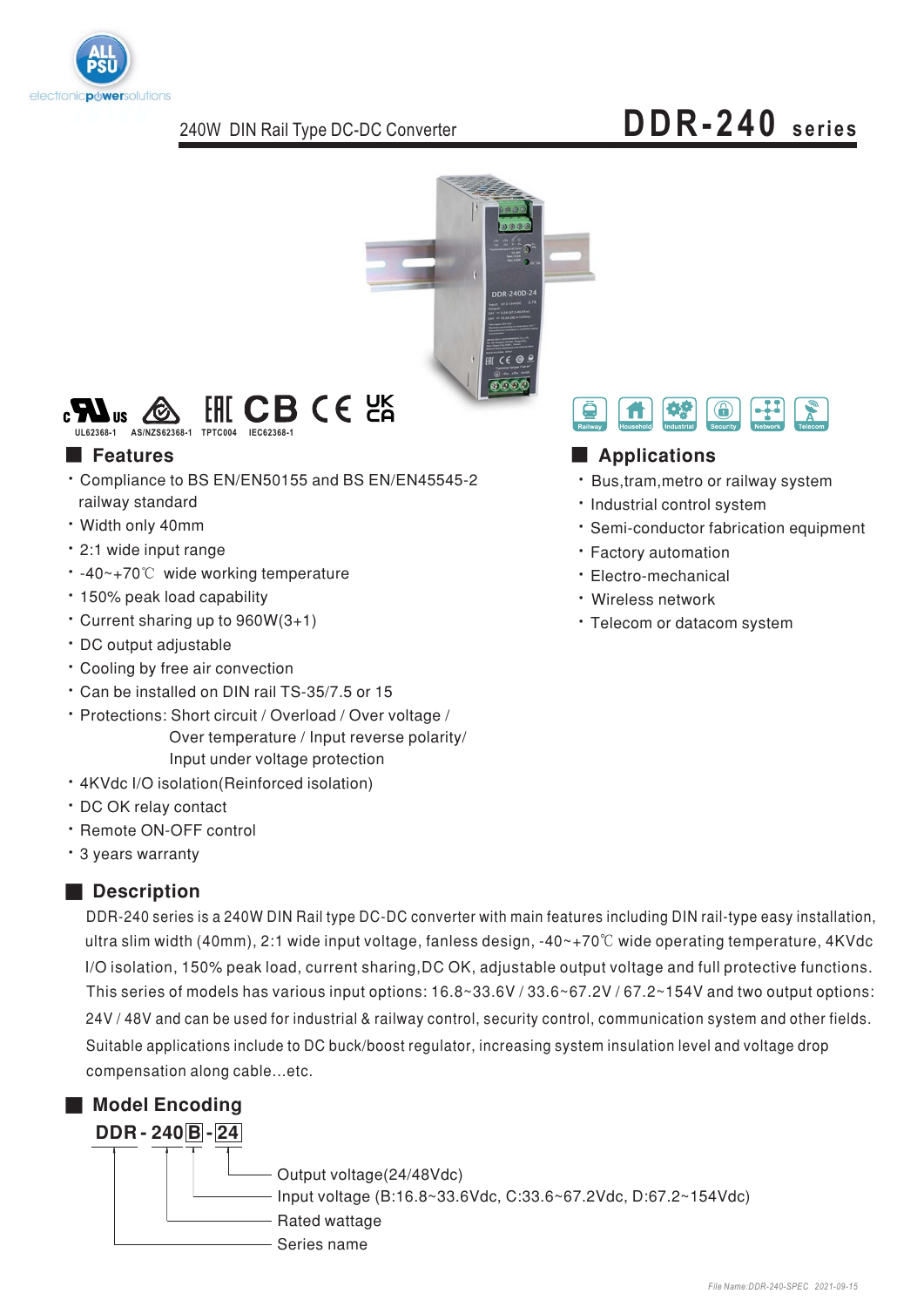

#### **SPECIFICATION**

| <b>MODEL</b>        |                                                                                                                                                          | DDR-240B-24    | DDR-240B-48                                                                                                                                             | DDR-240C-24                                                                                                                                          | DDR-240C-48                                                                                                                                                                           | DDR-240D-24                                         | DDR-240D-48                |                                                                 |                 |  |
|---------------------|----------------------------------------------------------------------------------------------------------------------------------------------------------|----------------|---------------------------------------------------------------------------------------------------------------------------------------------------------|------------------------------------------------------------------------------------------------------------------------------------------------------|---------------------------------------------------------------------------------------------------------------------------------------------------------------------------------------|-----------------------------------------------------|----------------------------|-----------------------------------------------------------------|-----------------|--|
|                     | <b>DC VOLTAGE</b>                                                                                                                                        |                |                                                                                                                                                         | 24 <sub>V</sub>                                                                                                                                      | 48V                                                                                                                                                                                   | <b>24V</b>                                          | 48V                        | <b>24V</b>                                                      | 48 <sub>V</sub> |  |
|                     | <b>RATED CURRENT</b>                                                                                                                                     |                | 10A                                                                                                                                                     | 5A                                                                                                                                                   | 10A                                                                                                                                                                                   | 5A                                                  | 10A                        | 5A                                                              |                 |  |
|                     | <b>CURRENT RANGE</b>                                                                                                                                     |                | $0 - 10A$                                                                                                                                               | $0 \sim 5A$                                                                                                                                          | $0 - 10A$                                                                                                                                                                             | $0 \sim 5A$                                         | $0 - 10A$                  | $0 \sim 5A$                                                     |                 |  |
|                     | <b>RATED POWER</b>                                                                                                                                       |                | 240W                                                                                                                                                    | 240W                                                                                                                                                 | 240W                                                                                                                                                                                  | 240W                                                | 240W                       | 240W                                                            |                 |  |
| <b>OUTPUT</b>       |                                                                                                                                                          | <b>CURRENT</b> |                                                                                                                                                         | <b>15A</b>                                                                                                                                           | 7.5A                                                                                                                                                                                  | 15A                                                 | 7.5A                       | 15A                                                             | 7.5A            |  |
|                     | <b>PEAK</b><br><b>POWER</b>                                                                                                                              |                | Note.5 360W (3sec.)                                                                                                                                     |                                                                                                                                                      |                                                                                                                                                                                       |                                                     |                            |                                                                 |                 |  |
|                     | RIPPLE & NOISE (max.) Note.2 80mVp-p                                                                                                                     |                |                                                                                                                                                         | 100mVp-p                                                                                                                                             | 80mVp-p                                                                                                                                                                               | 100mVp-p                                            | 80mVp-p                    | $100mVp-p$                                                      |                 |  |
|                     | <b>VOLTAGE ADJ. RANGE</b>                                                                                                                                |                | $24 - 28V$                                                                                                                                              | $48 - 56V$                                                                                                                                           | $24 - 28V$                                                                                                                                                                            | $48 - 56V$                                          | $24 - 28V$                 | 48~56V                                                          |                 |  |
|                     | <b>VOLTAGE TOLERANCE Note.3</b>                                                                                                                          |                | ±1.0%                                                                                                                                                   | ±1.0%                                                                                                                                                | ±1.0%                                                                                                                                                                                 | ±1.0%                                               | ±1.0%                      | ±1.0%                                                           |                 |  |
|                     | <b>LINE REGULATION</b>                                                                                                                                   |                | $\pm 0.5\%$                                                                                                                                             | ±0.5%                                                                                                                                                | $\pm 0.5\%$                                                                                                                                                                           | $\pm 0.5\%$                                         | ±0.5%                      | $\pm 0.5\%$                                                     |                 |  |
|                     | <b>LOAD REGULATION</b>                                                                                                                                   |                | ±1.0%                                                                                                                                                   | ±1.0%                                                                                                                                                | ±1.0%                                                                                                                                                                                 | ±1.0%                                               | ±1.0%                      | ±1.0%                                                           |                 |  |
|                     | <b>SETUP, RISE TIME</b>                                                                                                                                  |                |                                                                                                                                                         | 500ms, 60ms                                                                                                                                          |                                                                                                                                                                                       |                                                     |                            |                                                                 |                 |  |
|                     | <b>HOLD UP TIME (Typ.)</b>                                                                                                                               |                |                                                                                                                                                         | Please refer to page 6 Hold up Time(Load de-rating curve)                                                                                            |                                                                                                                                                                                       |                                                     |                            |                                                                 |                 |  |
|                     | <b>CONTINUOUS</b><br><b>VOLTAGE</b><br>RANGE Note.4 100ms                                                                                                |                | $16.8 - 33.6$ Vdc<br>$33.6 - 67.2$ Vdc                                                                                                                  |                                                                                                                                                      |                                                                                                                                                                                       |                                                     |                            | $67.2 \sim 154$ Vdc                                             |                 |  |
|                     |                                                                                                                                                          |                |                                                                                                                                                         | $14.4 - 16.8$ Vdc                                                                                                                                    |                                                                                                                                                                                       | $28.8 - 33.6$ Vdc                                   |                            | $66 - 67.2$ Vdc                                                 |                 |  |
|                     | <b>EFFICIENCY (Typ.)</b>                                                                                                                                 |                |                                                                                                                                                         | 90%                                                                                                                                                  | 90%                                                                                                                                                                                   | 91%                                                 | 92%                        | 92%                                                             | 92.5%           |  |
| <b>INPUT</b>        | DC CURRENT (Typ.)                                                                                                                                        |                |                                                                                                                                                         | 11.2A@24Vdc                                                                                                                                          |                                                                                                                                                                                       | 5.6A@48Vdc                                          |                            | 2.5A@110Vdc                                                     |                 |  |
|                     |                                                                                                                                                          |                | <b>INRUSH CURRENT (Typ.)</b>                                                                                                                            | 30A                                                                                                                                                  |                                                                                                                                                                                       |                                                     |                            |                                                                 |                 |  |
|                     |                                                                                                                                                          |                |                                                                                                                                                         |                                                                                                                                                      |                                                                                                                                                                                       |                                                     |                            |                                                                 |                 |  |
|                     |                                                                                                                                                          |                | <b>INTERRUPTION OF VOLTAGE SUPPLY</b>                                                                                                                   | EN50155:2007-B/C-type comply with S2 level (10ms)@70% load; D-type comply with S2 level (10ms)@full load<br>EN50155:2017-Comply with S1 level        |                                                                                                                                                                                       |                                                     |                            |                                                                 |                 |  |
|                     |                                                                                                                                                          |                |                                                                                                                                                         | Normally works within 150% rated output power for more than 3 seconds and then constant current protection 105~135%                                  |                                                                                                                                                                                       |                                                     |                            |                                                                 |                 |  |
|                     | <b>OVERLOAD</b>                                                                                                                                          |                | Note.5                                                                                                                                                  |                                                                                                                                                      | rated output power with auto-recovery                                                                                                                                                 |                                                     |                            |                                                                 |                 |  |
|                     |                                                                                                                                                          |                |                                                                                                                                                         | $28.8 - 35V$                                                                                                                                         | $57.6 - 65.0V$                                                                                                                                                                        | $28.8 - 35V$                                        | $57.6 - 65V$               | $28.8 - 35V$                                                    | $57.6 - 65V$    |  |
| <b>PROTECTION</b>   | <b>OVER VOLTAGE</b>                                                                                                                                      |                |                                                                                                                                                         |                                                                                                                                                      | Protection type : Shut down o/p voltage, re-power on to recover                                                                                                                       |                                                     |                            |                                                                 |                 |  |
|                     | <b>OVER TEMPERATURE</b>                                                                                                                                  |                |                                                                                                                                                         |                                                                                                                                                      | Shut down o/p voltage, re-power on to recover                                                                                                                                         |                                                     |                            |                                                                 |                 |  |
|                     |                                                                                                                                                          |                |                                                                                                                                                         | 24Vin (B - type) : Power $ON \ge 16.8V$ ,                                                                                                            |                                                                                                                                                                                       | 48Vin (C - type) :Power ON≥33.6V,                   |                            | 110Vin (D - type): Power $ON \ge 67.2V$ ,                       |                 |  |
|                     |                                                                                                                                                          |                | <b>UNDER VOLTAGE LOCKOUT</b>                                                                                                                            |                                                                                                                                                      | OFF $\leq 16.5V$                                                                                                                                                                      |                                                     | $OFF \leq 33V$             |                                                                 | OFF $\leq 65V$  |  |
|                     |                                                                                                                                                          |                | DC OK REALY CONTACT RATINGS (max.)                                                                                                                      | 30Vdc/1A resistive load                                                                                                                              |                                                                                                                                                                                       |                                                     |                            |                                                                 |                 |  |
| <b>FUNCTION</b>     | <b>CURRENT SHARING</b>                                                                                                                                   |                |                                                                                                                                                         |                                                                                                                                                      | Up to 960W (3+1 units). Please refer to the Function Manual                                                                                                                           |                                                     |                            |                                                                 |                 |  |
|                     |                                                                                                                                                          |                | <b>REMOTE ON-OFF CONTROL</b>                                                                                                                            | Please refer to the Function Manual                                                                                                                  |                                                                                                                                                                                       |                                                     |                            |                                                                 |                 |  |
|                     | <b>WORKING TEMP.</b>                                                                                                                                     |                | $-40 \sim +70^{\circ}$ (Refer to "Derating Curve")                                                                                                      |                                                                                                                                                      |                                                                                                                                                                                       |                                                     |                            |                                                                 |                 |  |
|                     | <b>WORKING HUMIDITY</b>                                                                                                                                  |                | $5 \sim 95\%$ RH non-condensing                                                                                                                         |                                                                                                                                                      |                                                                                                                                                                                       |                                                     |                            |                                                                 |                 |  |
| <b>ENVIRONMENT</b>  | <b>STORAGE TEMP., HUMIDITY</b>                                                                                                                           |                | -40 ~ +85, 5 ~ 95% RH non-condensing                                                                                                                    |                                                                                                                                                      |                                                                                                                                                                                       |                                                     |                            |                                                                 |                 |  |
|                     | <b>TEMP. COEFFICIENT</b>                                                                                                                                 |                |                                                                                                                                                         | $\pm 0.03\%$ /°C (0 ~ 55°C)                                                                                                                          |                                                                                                                                                                                       |                                                     |                            |                                                                 |                 |  |
|                     | <b>VIBRATION</b>                                                                                                                                         |                | Component:10 ~ 500Hz, 5G 10min./1cycle, 60min. each along X, Y, Z axes; Mounting: Compliance to IEC61373                                                |                                                                                                                                                      |                                                                                                                                                                                       |                                                     |                            |                                                                 |                 |  |
|                     |                                                                                                                                                          |                | <b>OPERATING ALTITUDE Note.7</b>                                                                                                                        | 5000 meters                                                                                                                                          |                                                                                                                                                                                       |                                                     |                            |                                                                 |                 |  |
|                     | <b>SAFETY STANDARDS</b>                                                                                                                                  |                | IEC 62368-1, UL 62368-1, EAC TP TC 004, AS/NZS 62368.1 approved                                                                                         |                                                                                                                                                      |                                                                                                                                                                                       |                                                     |                            |                                                                 |                 |  |
|                     | <b>WITHSTAND VOLTAGE</b>                                                                                                                                 |                | I/P-O/P:4KVdc I/P-FG:2.5KVdc O/P-FG:0.71KVdc                                                                                                            |                                                                                                                                                      |                                                                                                                                                                                       |                                                     |                            |                                                                 |                 |  |
|                     | <b>ISOLATION RESISTANCE</b>                                                                                                                              |                | I/P-O/P, I/P-FG, O/P-FG:>100M Ohms / 500Vdc / 25°C/70% RH                                                                                               |                                                                                                                                                      |                                                                                                                                                                                       |                                                     |                            |                                                                 |                 |  |
|                     | <b>EMC EMISSION</b>                                                                                                                                      |                | <b>Test Level / Note</b><br>Parameter<br><b>Standard</b>                                                                                                |                                                                                                                                                      |                                                                                                                                                                                       |                                                     |                            |                                                                 |                 |  |
|                     |                                                                                                                                                          |                | Conducted                                                                                                                                               |                                                                                                                                                      | <b>BS EN/EN55032</b>                                                                                                                                                                  |                                                     | Class B                    |                                                                 |                 |  |
|                     |                                                                                                                                                          |                | Radiated                                                                                                                                                |                                                                                                                                                      | <b>BS EN/EN55032</b>                                                                                                                                                                  | Class B                                             |                            |                                                                 |                 |  |
| <b>SAFETY &amp;</b> |                                                                                                                                                          |                |                                                                                                                                                         | Voltage Flicker                                                                                                                                      |                                                                                                                                                                                       | BS EN/EN61000-3-3                                   | -----                      |                                                                 |                 |  |
| <b>EMC</b>          |                                                                                                                                                          |                | <b>Harmonic Current</b><br>-----                                                                                                                        |                                                                                                                                                      |                                                                                                                                                                                       |                                                     |                            |                                                                 |                 |  |
| (Note 6)            |                                                                                                                                                          |                | BS EN/EN55024, BS EN/EN61000-6-2(BS EN/EN50082-2)                                                                                                       |                                                                                                                                                      |                                                                                                                                                                                       |                                                     |                            |                                                                 |                 |  |
|                     | <b>EMC IMMUNITY</b>                                                                                                                                      |                | Parameter                                                                                                                                               |                                                                                                                                                      | <b>Standard</b>                                                                                                                                                                       |                                                     | <b>Test Level / Note</b>   |                                                                 |                 |  |
|                     |                                                                                                                                                          |                | <b>ESD</b>                                                                                                                                              |                                                                                                                                                      | BS EN/EN61000-4-2                                                                                                                                                                     | Level 3, 8KV air ; Level 3, 6KV contact; criteria A |                            |                                                                 |                 |  |
|                     |                                                                                                                                                          |                | Radiated                                                                                                                                                |                                                                                                                                                      | BS EN/EN61000-4-3                                                                                                                                                                     |                                                     | Level 3, 10V/m; criteria A |                                                                 |                 |  |
|                     |                                                                                                                                                          |                | EFT / Burst                                                                                                                                             |                                                                                                                                                      | BS EN/EN61000-4-4                                                                                                                                                                     |                                                     | Level 3, 2KV ; criteria A  |                                                                 |                 |  |
|                     |                                                                                                                                                          |                |                                                                                                                                                         | Surge                                                                                                                                                |                                                                                                                                                                                       | BS EN/EN61000-4-5                                   |                            | Level 3, 1KV/Line-Line ; Level 3, 2KV/Line-Line-FG ; criteria A |                 |  |
|                     |                                                                                                                                                          |                |                                                                                                                                                         | BS EN/EN61000-4-6<br>Conducted<br>Level 3, 10V; criteria A                                                                                           |                                                                                                                                                                                       |                                                     |                            |                                                                 |                 |  |
|                     |                                                                                                                                                          |                | BS EN/EN61000-4-8<br>Level 4, 30A/m; criteria A<br>Magnetic Field                                                                                       |                                                                                                                                                      |                                                                                                                                                                                       |                                                     |                            |                                                                 |                 |  |
|                     | <b>RAILWAY STANDARD</b>                                                                                                                                  |                | Compliance to BS EN/EN45545-2 for fire protection; Meet BS EN/EN50155 / IEC60571 including IEC61373 for shock & vibration,<br>BS EN/EN50121-3-2 for EMC |                                                                                                                                                      |                                                                                                                                                                                       |                                                     |                            |                                                                 |                 |  |
| <b>MTBF</b>         |                                                                                                                                                          |                | 484.9K hrs min.<br>Telcordia SR-332 (Bellcore); 189.9K hrs min.<br>MIL-HDBK-217F $(25^{\circ}C)$                                                        |                                                                                                                                                      |                                                                                                                                                                                       |                                                     |                            |                                                                 |                 |  |
| <b>OTHERS</b>       | <b>DIMENSION</b>                                                                                                                                         |                | 40*125.2*113.5mm (W*H*D)                                                                                                                                |                                                                                                                                                      |                                                                                                                                                                                       |                                                     |                            |                                                                 |                 |  |
|                     | PACKING                                                                                                                                                  |                | 0.76Kg;20psc/16.2Kg/1.16CUFT                                                                                                                            |                                                                                                                                                      |                                                                                                                                                                                       |                                                     |                            |                                                                 |                 |  |
|                     |                                                                                                                                                          |                |                                                                                                                                                         | 1. All parameters NOT specially mentioned are measured at normal input (B:24Vdc, C:48Vdc, D:110Vdc), rated load and 25°C of ambient temperature.     |                                                                                                                                                                                       |                                                     |                            |                                                                 |                 |  |
|                     |                                                                                                                                                          |                |                                                                                                                                                         | 2. Ripple & noise are measured at 20MHz of bandwidth by using a 12" twisted pair-wire terminated with a 0.1 $\mu$ f & 47 $\mu$ f parallel capacitor. |                                                                                                                                                                                       |                                                     |                            |                                                                 |                 |  |
|                     |                                                                                                                                                          |                |                                                                                                                                                         |                                                                                                                                                      | 3. Tolerance: includes set up tolerance, line regulation and load regulation.<br>4. Derating may be needed under low input voltage. Please check the derating curve for more details. |                                                     |                            |                                                                 |                 |  |
|                     |                                                                                                                                                          |                |                                                                                                                                                         | 5. 3 seconds max., please refer to peak loading curves.                                                                                              |                                                                                                                                                                                       |                                                     |                            |                                                                 |                 |  |
| <b>NOTE</b>         | 6. The power supply is considered as an independent unit, but the final equipment still need to re-confirm that the whole system complies with           |                |                                                                                                                                                         |                                                                                                                                                      |                                                                                                                                                                                       |                                                     |                            |                                                                 |                 |  |
|                     | the EMC directives. For guidance on how to perform these EMC tests, please refer to "EMI testing of component power supplies."                           |                |                                                                                                                                                         |                                                                                                                                                      |                                                                                                                                                                                       |                                                     |                            |                                                                 |                 |  |
|                     | (as available on http://www.meanwell.com)                                                                                                                |                |                                                                                                                                                         |                                                                                                                                                      |                                                                                                                                                                                       |                                                     |                            |                                                                 |                 |  |
|                     | 7. The ambient temperature derating of 3.5°C/1000m with fanless models and of 5°C/1000m with fan models for operating altitude higher than2000m(6500ft). |                |                                                                                                                                                         |                                                                                                                                                      |                                                                                                                                                                                       |                                                     |                            |                                                                 |                 |  |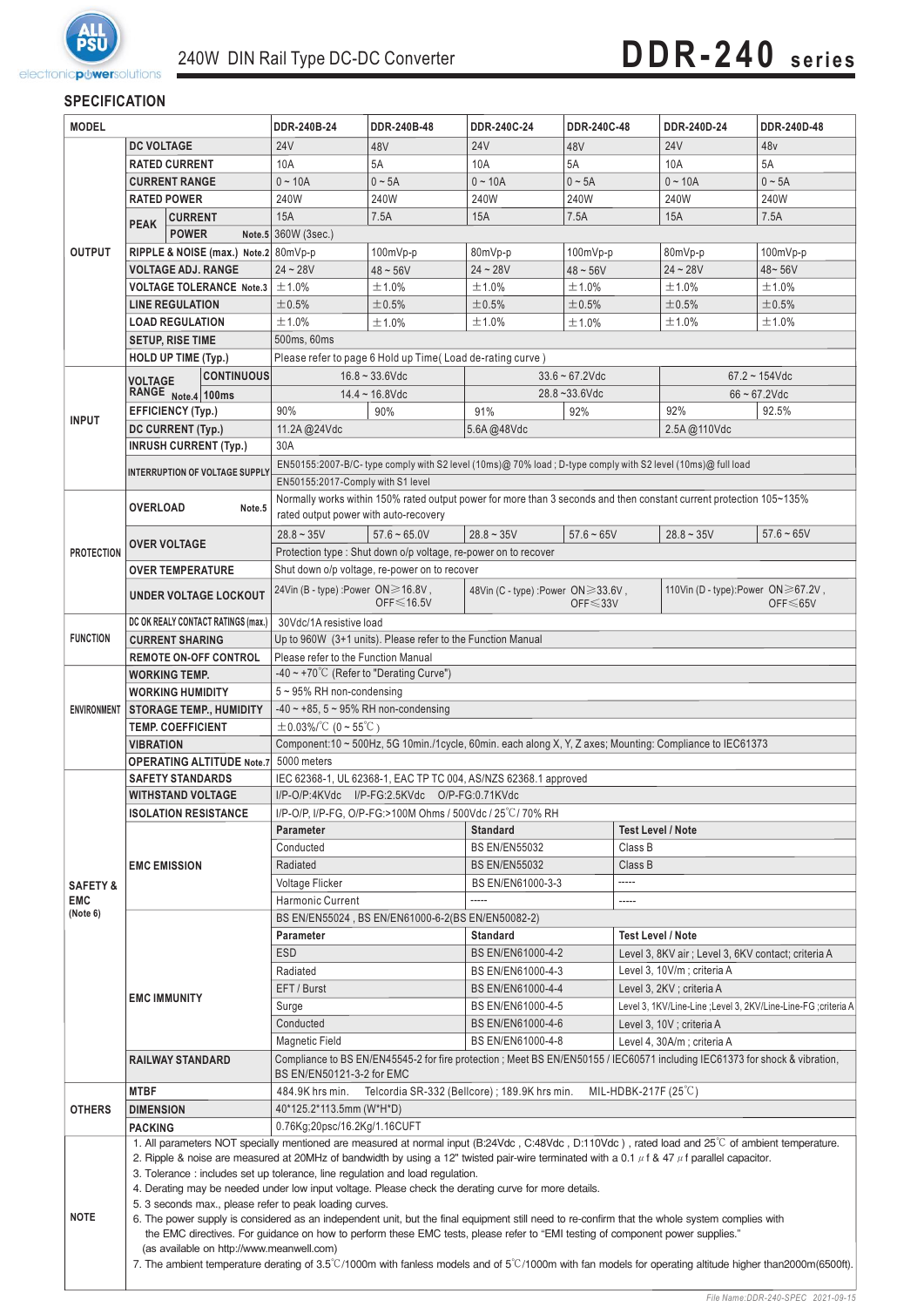

# **DDR-240 series**



*File Name:DDR-240-SPEC 2021-09-15*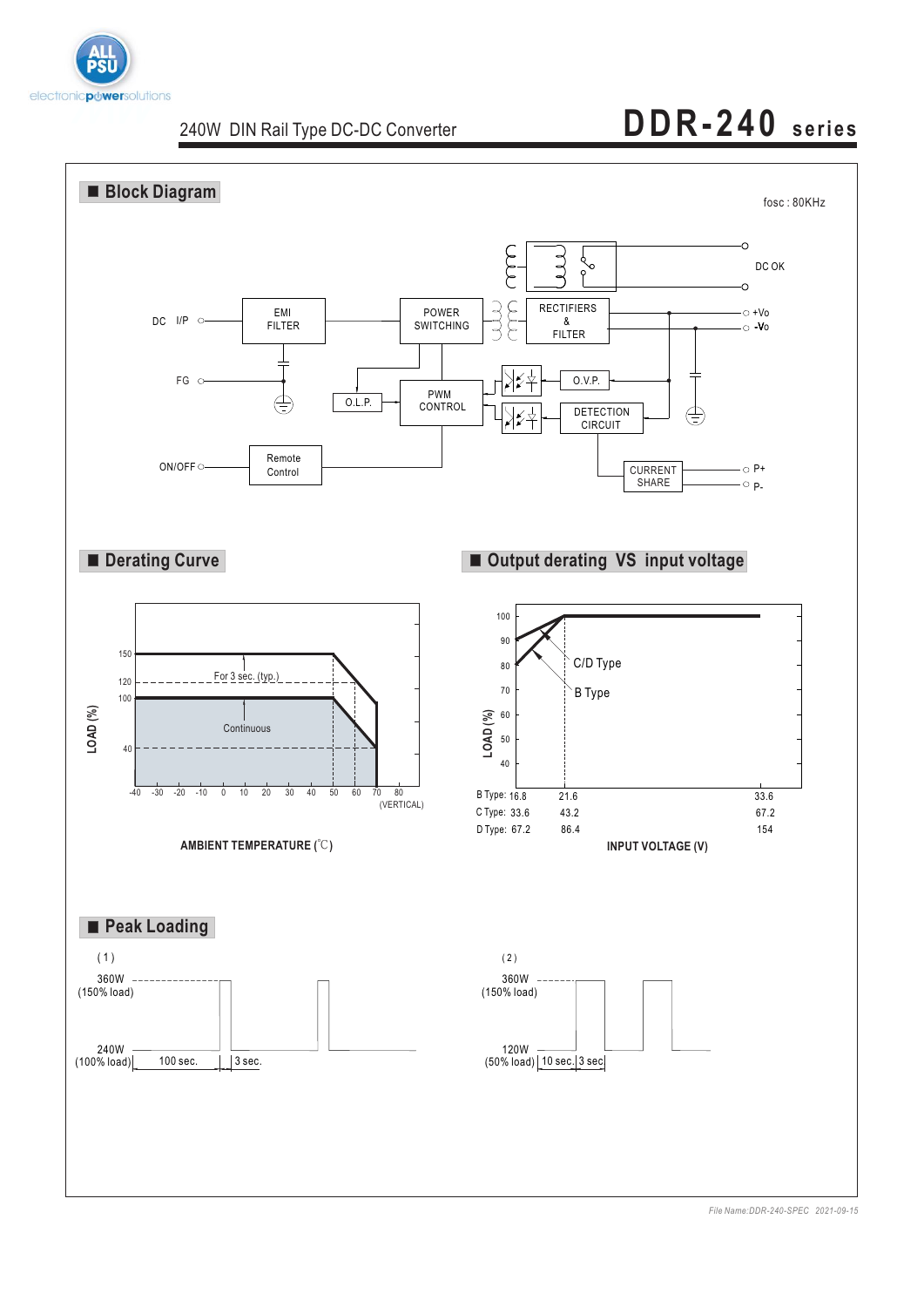

#### **DC OK Relay Contact**

| Contact Close          | PSU turns on / DC OK.    |
|------------------------|--------------------------|
| Contact Open           | PSU turns off / DC Fail. |
| Contact Ratings (max.) | 30V/1A resistive load.   |

#### **Function Manual**

#### **1. Current sharing**

- (1) Parallel operation is available by connecting the units shown as below (P+,P- are connected mutually in parallel) :
- (2) The voltage difference among each output should be minimized that less than 0.2V is required.
- (3) The total output current must not exceed the value determined by the following equation (Output current at parallel operation)  $=($ The rated current per unit) x (Number of unit) x 0.9.
- (4) In parallel operation 4 units is the maximum, please consult the manufacture for other applications.
- (5) When in parallel operation, the minimum output load should be greater than 3% of total output load.
	- (Min. load > 3% rated current per unit x number of unit)



#### **2. Remote ON-OFF Control**

※ The power supply can be turned ON-OFF by using the "Remote ON-OFF" function.

| Remote ON-OFF<br>(TB1 PIN2,4) | <b>Output Status</b> |
|-------------------------------|----------------------|
| Open or $4 \sim 10$ VDC       | power supply ON      |
| Short or $0 \sim 0.8$ VDC     | power supply OFF     |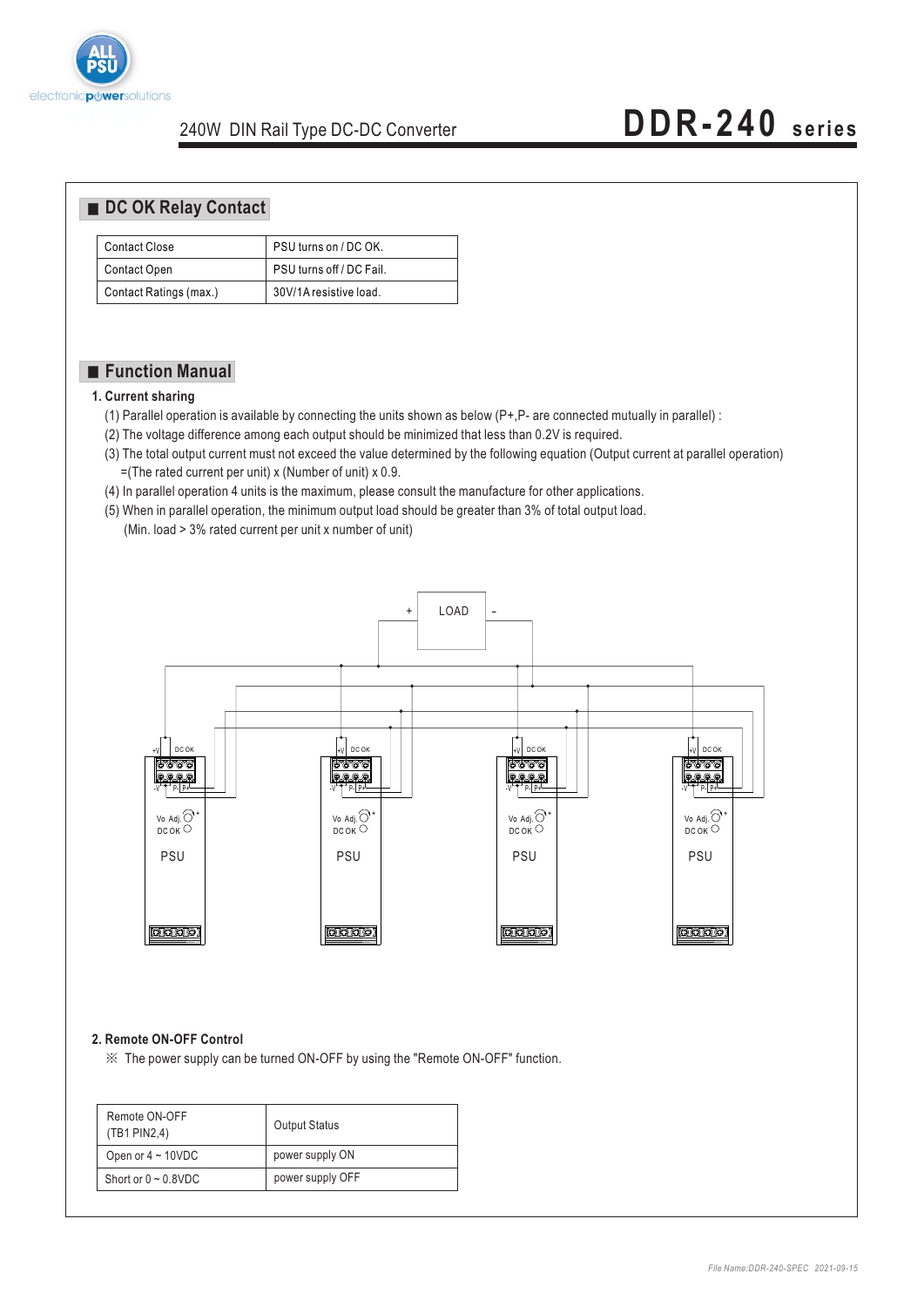

### **DDR-240 series**

#### **Input Fuse**

There is one fuse connected in series to the positive input line, which is used to protect against abnormal surge. Fuse specifications of each model are shown as below.

| Type | Fuse Type | Reference and Rating       |
|------|-----------|----------------------------|
| в    | Time-Lag  | Conquer MST, 10A, 250V *2  |
|      | Time-Lag  | Conquer MST, 6.3A, 250V *2 |
|      | Time-Lag  | Conquer MST, 6.3A, 250V *1 |

#### **Input Under-Voltage Protection**

If input voltage drops below Vimin, the internal control IC shuts down and there is no output voltage. It recovers automatically when input voltage reaches above Vimin,please refer to the cruve below.







#### **Input Reverse Polarity Protection**

There is a MOSFET connected in series to the negative input line. If the input polarity is connected reversely, the MOSFET opens and there will be no output to protect the unit.

#### **Inrush Current**

Inrush current is suppressed by a resistor during the initial start-up, and then the resistor is bypassed by a MOSFET to reduce power consumption after accomplishing the start-up.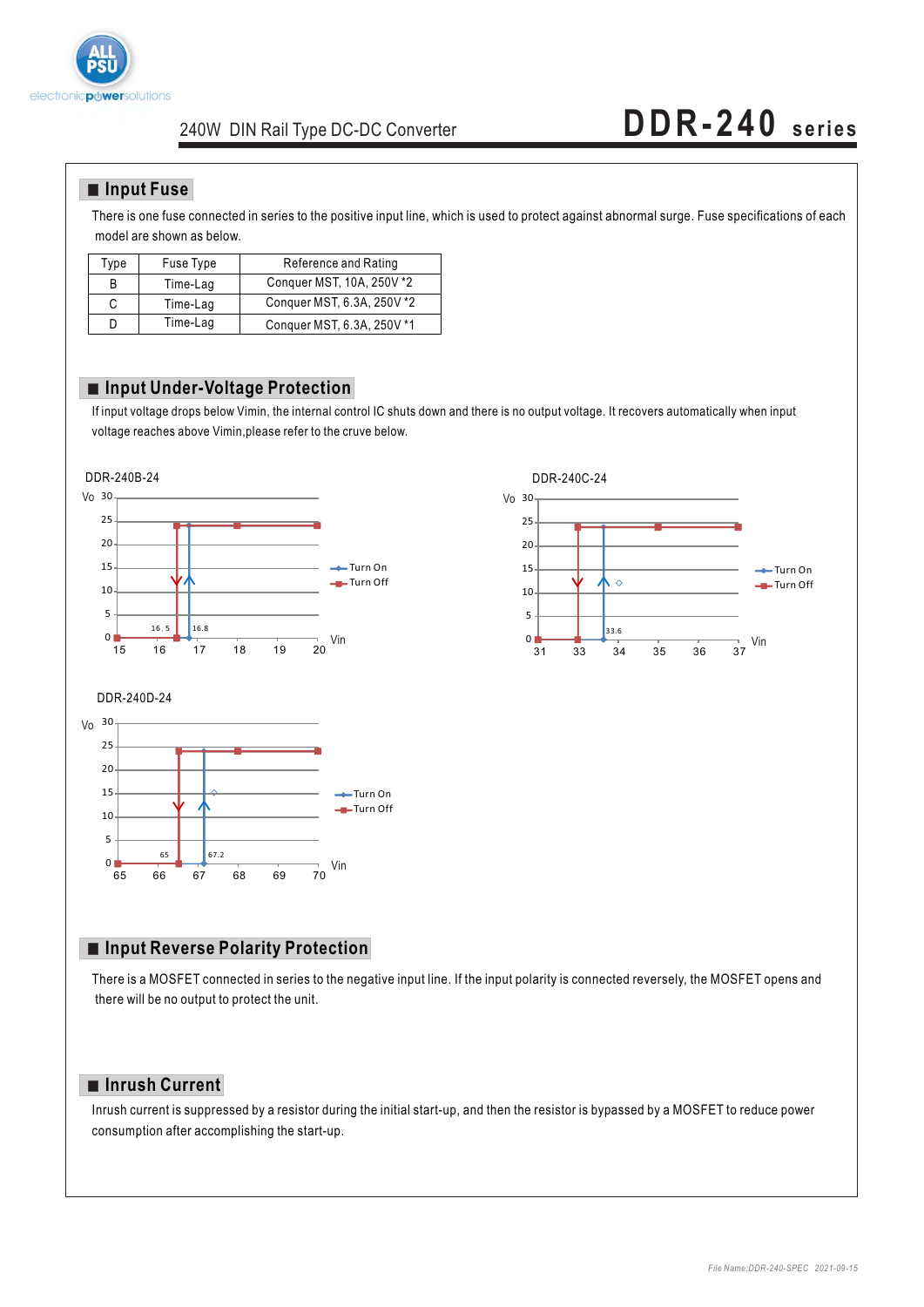

### **DDR-240 series**

#### **Hold-up Time**

Please refer to the table and curves show below for the hold up time specification. EN50155: 2007 version - B/C- type comply with S2 level (10ms)@ 70% load ; D-type comply with S2 level (10ms)@ full load,

| Loadl<br>Model                    | 100% load   | 70% load    | other load   |
|-----------------------------------|-------------|-------------|--------------|
| B type (24Vin)                    | 6ms min.    | $10ms$ min. | figure 1,2   |
| C type $(48Vin)$                  | 8ms min.    | 11ms min.   | figure $3,4$ |
| D type $(110 \text{V} \text{in})$ | $11ms$ min. | 15ms min.   | figure 5,6   |

DDR-240B-24 DDR-240B-48







**TIME**



20% 30%



EN50155: 2017 version - Comply with S1 level



**TIME**



**TIME** (figure 3) (figure 4)

#### DDR-240D-24 DDR-240D-48



**TIME**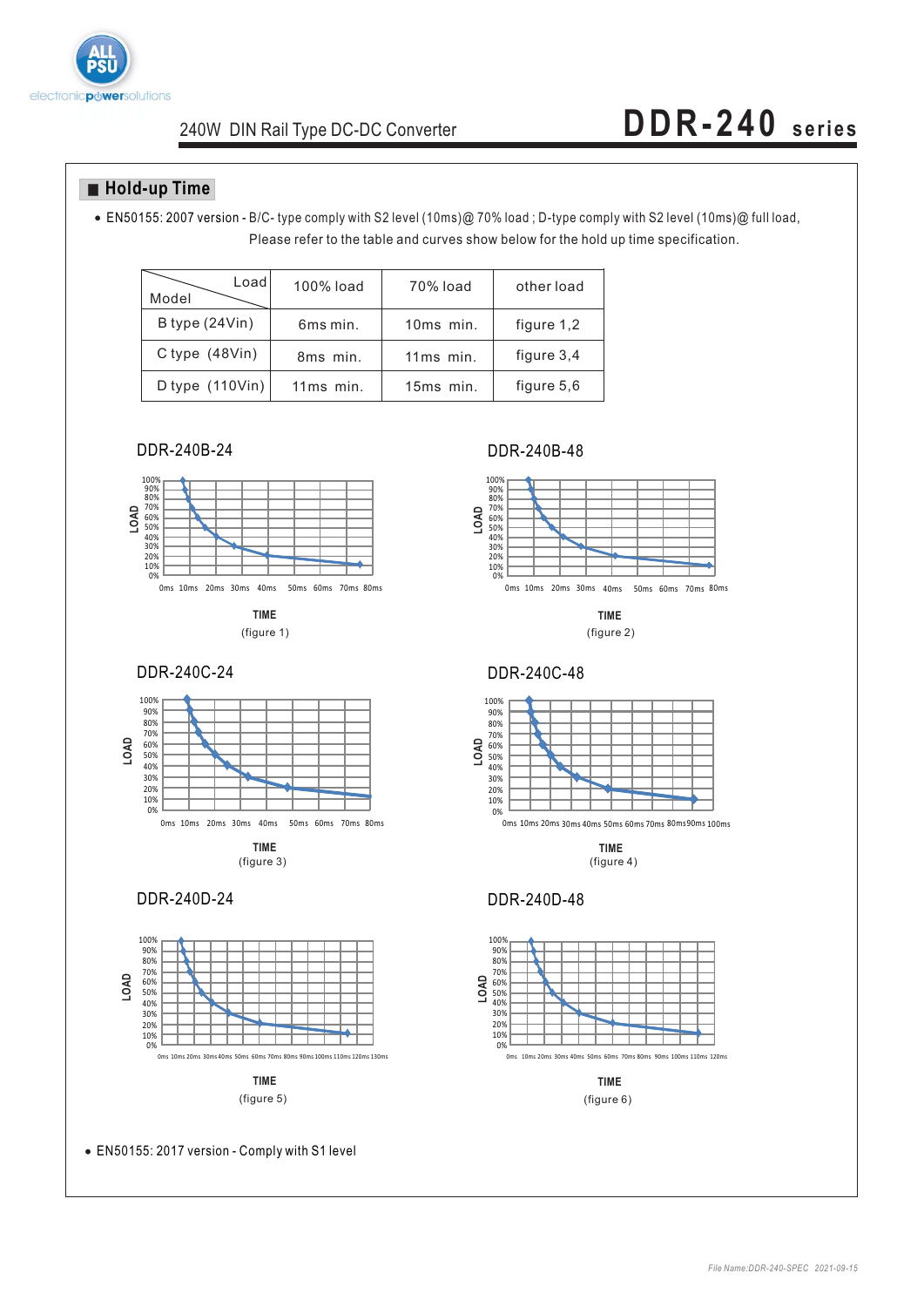

# **DDR-240 series**

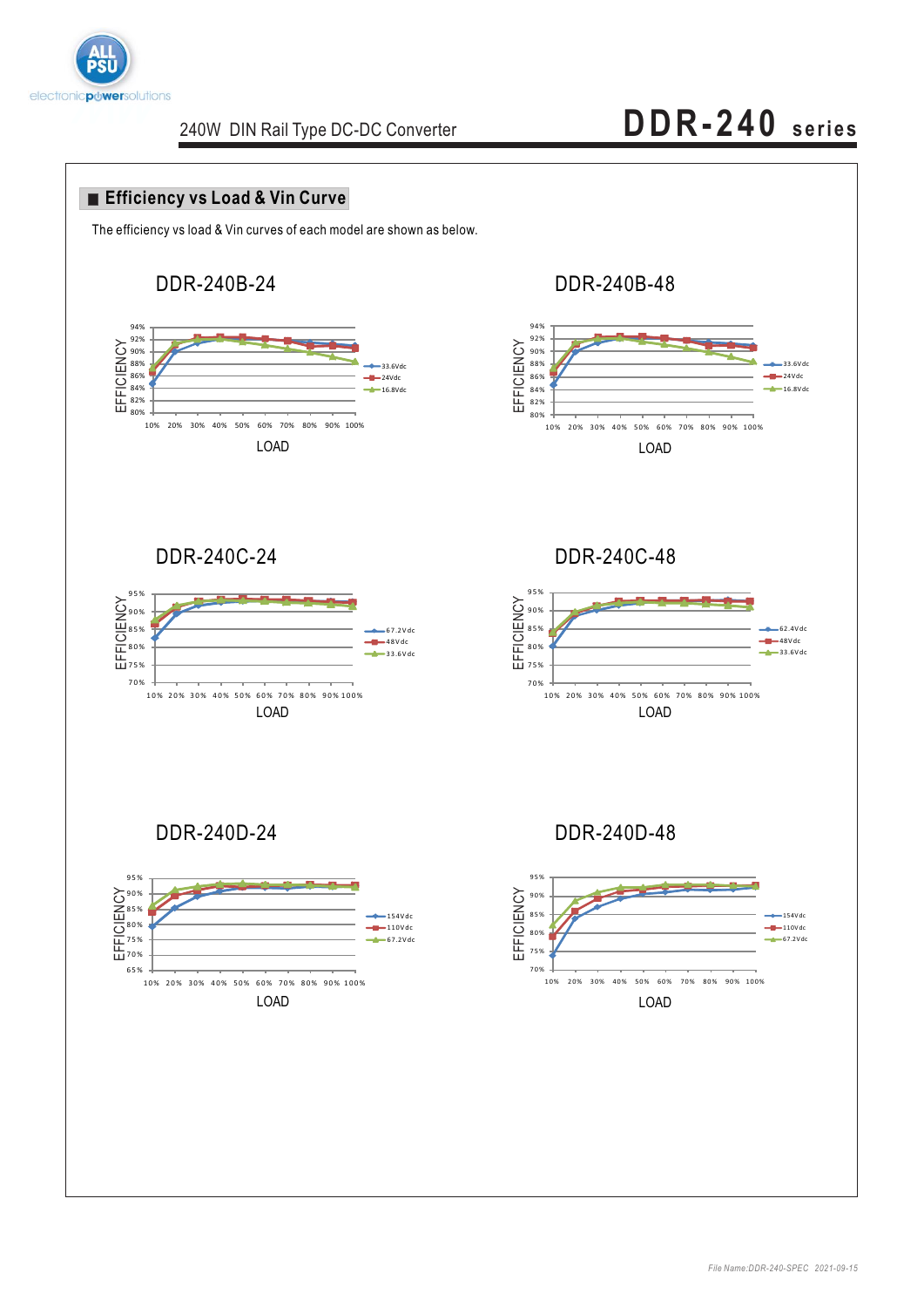

### **DDR-240 series**

### **Immunity to Environmental Conditions**

| Test method                     | Standard                                                                                                                          | Test conditions                                                                 | <b>Status</b> |
|---------------------------------|-----------------------------------------------------------------------------------------------------------------------------------|---------------------------------------------------------------------------------|---------------|
| <b>Cooling Test</b>             | EN 50155 section 12.2.3 (Column 2, Class TX)<br>EN 60068-2-1                                                                      | Temperature: $-40^{\circ}$ C<br>Dwell Time: 2 hrs/cycle                         | No damage     |
| Dry Heat Test                   | EN 50155 section 12.2.4 (Column 2, Class TX)<br>EN 50155 section 12.2.4 (Column 3, Class TX & Column 4, Class TX)<br>EN 60068-2-2 | Temperature: 70°C / 85°C<br>Duration: 6 hrs / 10min                             | <b>PASS</b>   |
| Damp Heat Test, Cyclic          | EN 50155 section 12.2.5<br>EN 60068-2-30                                                                                          | Temperature: 25°C~55°C<br>Humidity: 90%~100% RH<br>Duration: 48 hrs             | <b>PASS</b>   |
| <b>Vibration Test</b>           | EN 50155 section 12.2.11<br>EN 61373                                                                                              | Temperature: 19°C<br>Humidity: 65%<br>Duration: 10 mins                         | <b>PASS</b>   |
| <b>Increased Vibration Test</b> | EN 50155 section 12.2.11<br>EN 61373                                                                                              | Temperature: $19^{\circ}$ C<br>Humidity: 65%<br>Duration: 5 hrs                 | <b>PASS</b>   |
| <b>Shock Test</b>               | EN 50155 section 12.2.11<br>EN 61373                                                                                              | Temperature: $21 \pm 3^{\circ}$ C<br>Humidity: 65 $\pm$ 5%<br>Duration: 30ms*18 | <b>PASS</b>   |
| Low Temperature Storage Test    | EN 50155 section 12.2.3 (Column 2, Class TX)<br>EN 60068-2-1                                                                      | Temperature: $-40^{\circ}$ C<br>Dwell Time: 16 hrs                              | <b>PASS</b>   |
| Salt Mist Test                  | EN 50155 section 12.2.10 (Class ST4)                                                                                              | Temperature: $35^{\circ}C \pm 2^{\circ}C$<br>Duration: 96 hrs                   | <b>PASS</b>   |

#### **EN45545-2 Fire Test Conditions**

| Test Items      |                     |                                       |                 | <b>Hazard Level</b> |             |
|-----------------|---------------------|---------------------------------------|-----------------|---------------------|-------------|
|                 | Items               | Standard                              | HL <sub>1</sub> | HL2                 | HL3         |
|                 | Oxygen index test   | EN 45545-2:2013<br>EN ISO 4589-2:1996 | <b>PASS</b>     | <b>PASS</b>         | <b>PASS</b> |
| R <sub>22</sub> | Smoke density test  | EN 45545-2:2013<br>EN ISO 5659-2:2006 | <b>PASS</b>     | <b>PASS</b>         | <b>PASS</b> |
|                 | Smoke toxicity test | EN 45545-2:2013<br>NF X70-100:2006    | <b>PASS</b>     | <b>PASS</b>         | <b>PASS</b> |
| R <sub>24</sub> | Oxygen index test   | EN 45545-2:2013<br>EN ISO 4589-2:1996 | <b>PASS</b>     | <b>PASS</b>         | <b>PASS</b> |
| R <sub>25</sub> | Glow-wire test      | EN 45545-2:2013<br>EN 60695-2-11:2000 | <b>PASS</b>     | <b>PASS</b>         | <b>PASS</b> |
| R <sub>26</sub> | Vertical flame test | EN 45545-2:2013<br>EN 60695-11:2003   | <b>PASS</b>     | <b>PASS</b>         | <b>PASS</b> |